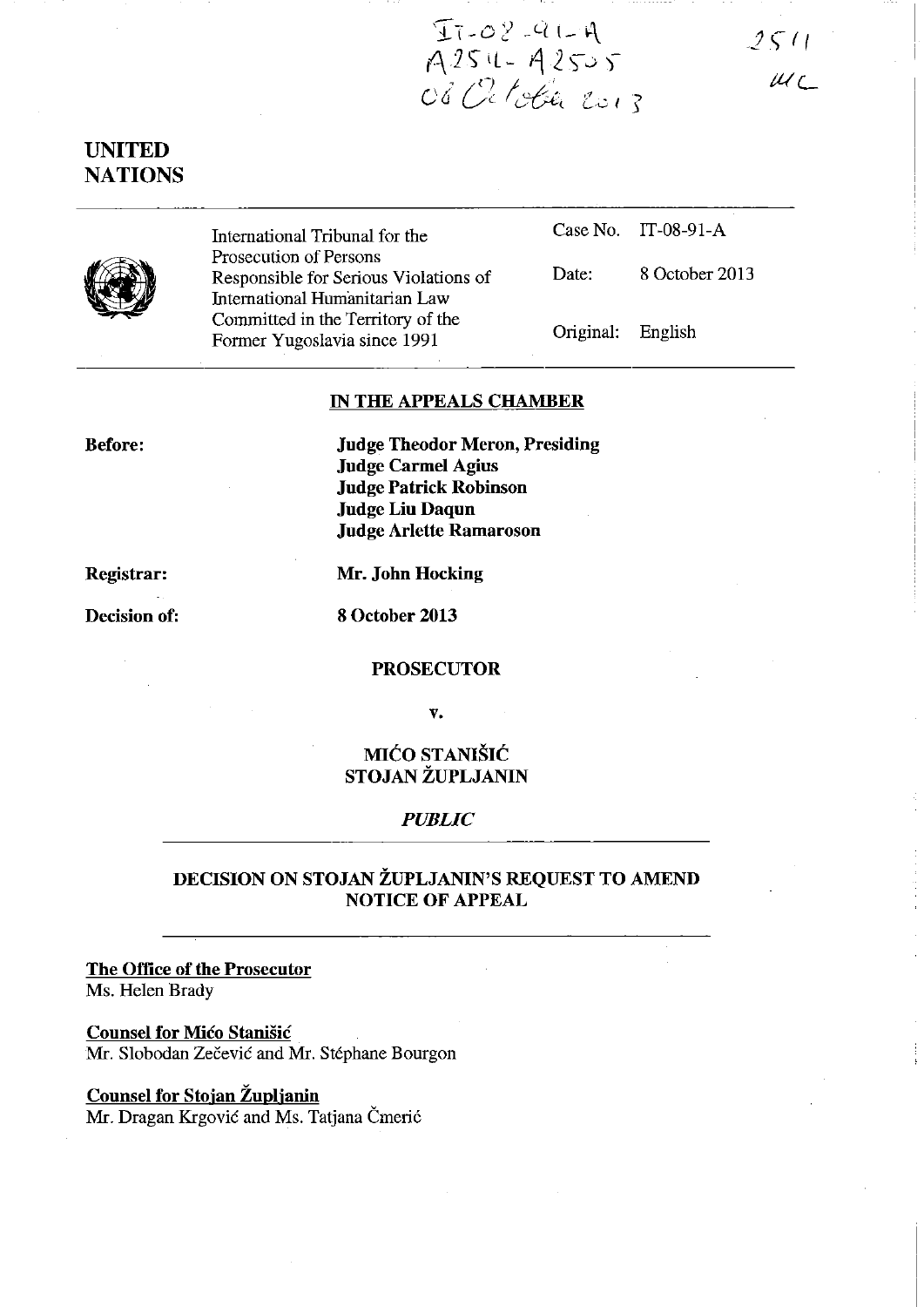1. The Appeals Chamber of the International Tribunal for the Prosecution of Persons Responsible for Serious Violations of International Humanitarian Law Committed in the Territory of the former Yugoslavia since 1991 ("Appeals Chamber" and "Tribunal", respectively) is seised of the "[Ž]upljanin Request to Amend Notice of Appeal" filed by Stojan Župljanin ("Župljanin") on 12 August 2013 ("Motion"). On 14 August 2013, the Office of the Prosecutor ("Prosecution") filed the Response.<sup>1</sup> Župljanin did not file a reply.

#### **I. BACKGROUND**

2. Trial Chamber Il of the Tribunal ("Trial Chamber") rendered the judgement in *Prosecutor v.*  Mićo Stanišić *and Stojan Župljanin,* Case No. IT-08-91-T, on 27 March 2013 ("Trial Judgement"), finding Župljanin guilty of the following crimes: persecution and extermination as crimes against humanity, and murder and torture as violations of the laws or customs of war.<sup>2</sup>

3. On 13 May 2013, Župljanin filed the "Notice of Appeal on behalf of Stojan [Ž]upljanin" ("Notice of Appeal"), challenging the Trial Judgement on the basis of four grounds of appeal. Mićo Stanišić and the Prosecution also appealed the Trial Judgement.<sup>3</sup> Župljanin filed his Appeal Brief on 19 August 2013 <sup>4</sup>

#### **II. SUBMISSIONS**

4. Župljanin requests leave to amend the Notice of Appeal by: (i) "inserting a sub-ground (g) in Ground 1"; and (ii) "adding Ground 5 to the existing Notice".<sup>5</sup> Specifically, Župljanin requests leave to add to the Notice of Appeal as Sub-Ground  $l(g)$  that "[t]he Trial Chamber erred in law in determining that the arrest and detention of non-Serbs was 'unlawful"<sup>, $6$ </sup> He submits that the insertion of Sub-Ground of Appeal  $1(g)$  results from "the completion of legal research and a fuller appreciation of how that legal research relates to the structure of reasoning adopted by the Chamber" and that he "did not previously apprehend that there was a distinct legal error embedded in the factual findings concerning [his] purported contribution to the JCE, which is otherwise encompassed by sub-Ground 1(c)".<sup>7</sup> Župljanin further asserts that Sub-Ground of Appeal 1(g) could not have been previously included in the Notice of Appeal "given the breadth of legal and factual

2 Trial Judgement, Volume 2, para. 956.

<sup>&</sup>lt;sup>1</sup> Prosecution Response to Župljanin Request to Amend Notice of Appeal, 14 August 2013 ("Response").

<sup>3</sup> Notice of Appeal on Behalf of Mićo Stanišić, 13 May 2013; Prosecution Notice of Appeal, 13 May 2013.

<sup>&</sup>lt;sup>4</sup> Stojan [Ž]upljanin's Appeal Brief, 19 August 2013 (confidential) ("Appeal Brief"). Župljanin filed a public redacted version on 23 August 2013.

Motion, para. 1.

Motion, para. 1, *referring to* Trial Judgement, Volume 2, paras 506-512, 518-519.

Motion, para. 3.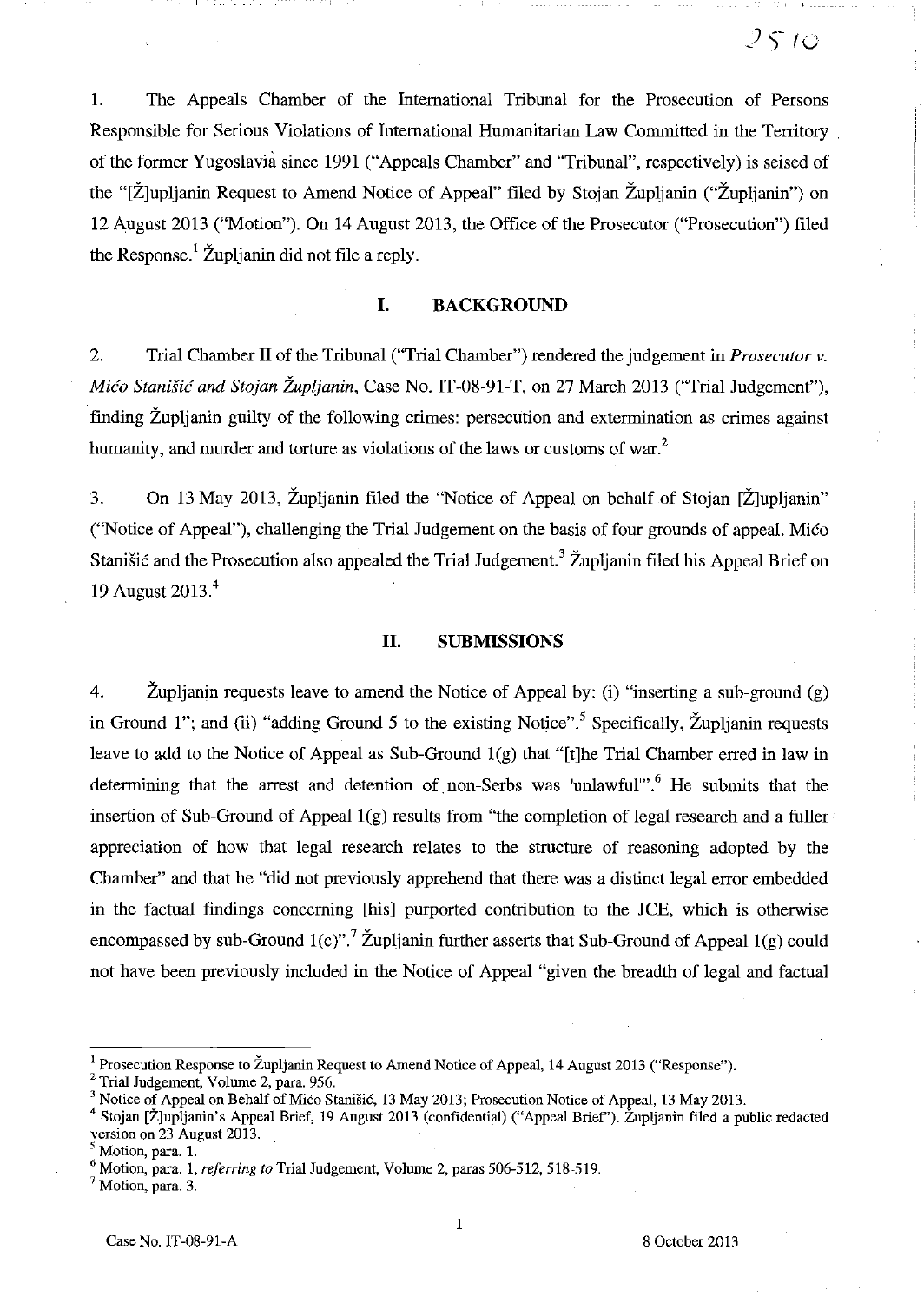issues potentially raised in the judgement, and the depth of research required in some cases in order to appreciate the relevant legal or factual error",<sup>8</sup>

S. Regarding the proposed new Ground of AppealS, Župljanin submits that "[t]he Trial Chamber erred in law and fact in determining that Stojan [Ž]upljanin committed persecution by way of appropriation of property through a JCE".<sup>9</sup> Župljanin argues that the need for this ground of appeal was only recently discovered as the finding made by the Trial Chamber that he ordered appropriation of property as persecutions "is nestled in a section otherwise addressing JCE ID", and "is not otherwise listed as a separate basis of liability in the convictions".<sup>10</sup> Župljanin further contends that he "did not previously apprehend that this finding was a stand-alone finding of liability for ordering, as opposed to being subsumed within its findings on JCE  $III$ <sup> $\cdot$ , 11</sup>

6. Župljanin further submits that the requested amendments do not significantly alter the existing Notice of Appeal and that neither the Prosecution nor Stanišić will suffer any prejudice as a result.<sup>12</sup> Župljanin states that he is ready to present all arguments related to the two requested amendments in his Appeal Brief.<sup>13</sup>

7. Finally, Župljanin argues that it is in the interests of justice that the Appeals Chamber grants the Motion, as Župljanin would otherwise be deprived of the opportunity to contest important issues on appeal and would be denied a remedy.<sup>14</sup>

8. The Prosecution responds that it takes no position on the Motion.<sup>15</sup>

#### **III. APPLICABLE LAW**

9. Pursuant to Rule 108 of the Rules of Procedure and Evidence ("Rules"), the Appeals Chamber "may, on good cause being shown by motion, authorize a variation of the grounds of appeal" contained in the notice of appeal. Such a motion should be submitted "as soon as possible after identifying the newly alleged error" or "after discovering any other basis for seeking a variation of the notice of appeal".<sup>16</sup> It is the appellant's burden to explain precisely what

 $2504$ 

<sup>8</sup> Motion, para. 3.

<sup>&</sup>lt;sup>9</sup> Motion, para. 1.

<sup>&</sup>lt;sup>10</sup> Motion, para. 4.

<sup>&</sup>lt;sup>11</sup> Motion, para. 4.<br><sup>12</sup> Motion, para. 5.<br><sup>13</sup> Motion, para. 5.

<sup>14</sup> Motion, para. 6, *referring to 'Prosecutor* v. *Vidoje* Blagojević *and Dragan* Jokić, Case No. IT -02-60-A, Decision on Prosecution's Request for Leave to Amend Notice of Appeal in Relation to Vidoje Blagojevi[c], 20 July 2005, pp 3-4.  $^{15}$  Response, p. 1.

<sup>&</sup>lt;sup>16</sup> Prosecutor v. Nikola Šainović et al. Case No. IT-05-87-A, Decision on Sreten Lukić's Re-Filed Second Motion for Leave to Vary his Notice of Appeal and Appeal Brief, 9 September 2011 ("Šainović *et al.* Decision of 9 September 2011"), para. 5; *Prosecutor* v. *Nikola* Šainović *et al.* Case No. IT-05-87-A, Decision on Dragoljub Ojdanić's Motion to Amend Ground 7 of his Notice of Appeal, 2 September 2009 ("Šainović *et al.* Decision of 2 September 2009"), para. 4.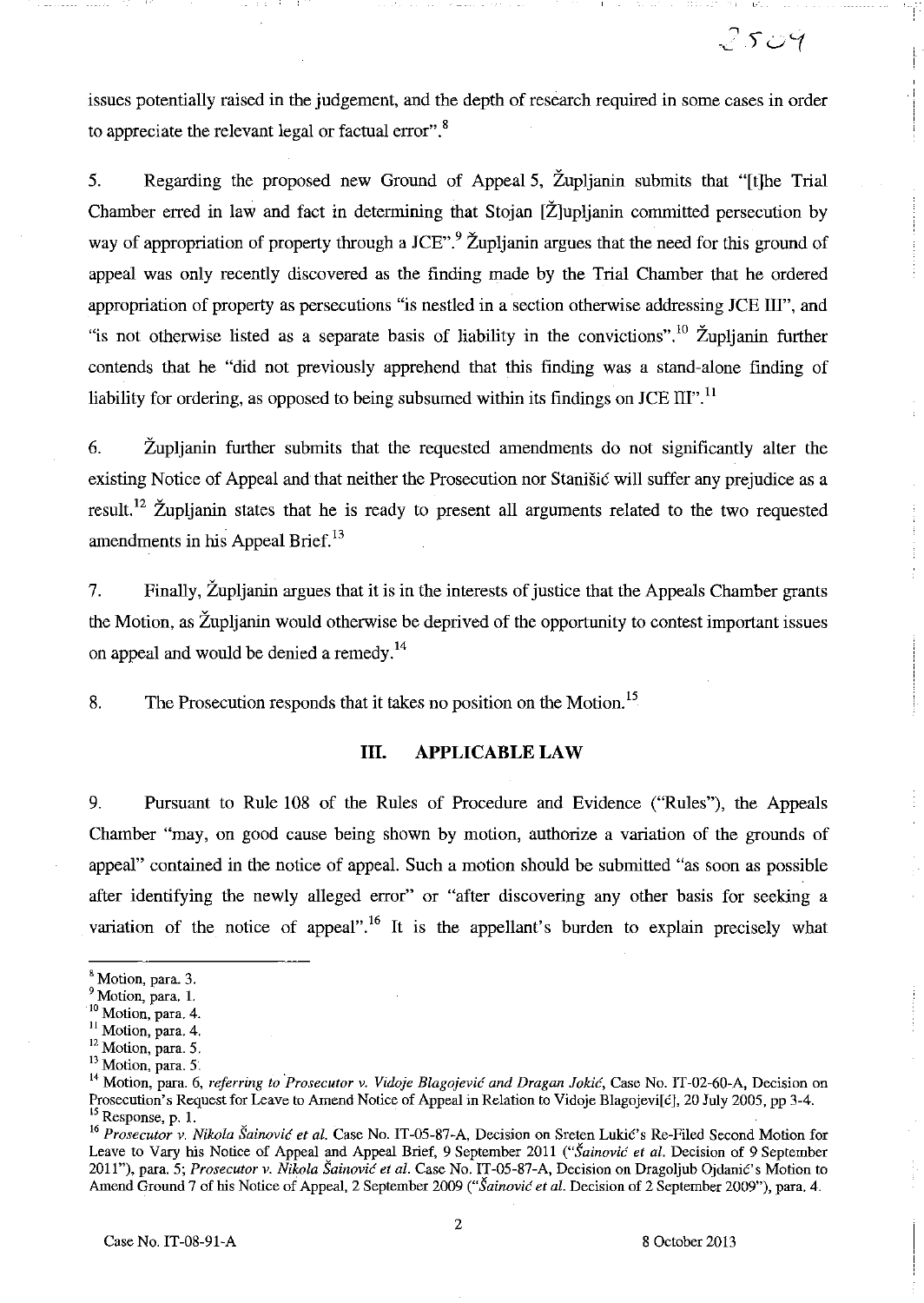amendments are sought and to demonstrate that each proposed amendment meets the "good cause" requirement of Rule 108 of the Rules.<sup>17</sup>

10. The concept of "good cause" covers both good reason for including the new or amended grounds of appeal sought and good reason showing why those grounds were not included or were not correctly phrased, in the original notice of appeal.<sup>18</sup> The "good cause" requirement is assessed on a case-by-case basis, and several factors can be taken into account.<sup>19</sup>

**ll.** The Appeals Chamber has considered, *inter alia,* the following factors in determining whether "good cause" exists: (i) the variation is so minor that it does not affect the content of the notice of appeal; (ii) the opposing party would not be prejudiced by the variation br has not objected to it; and (iii) the variation would bring the notice of appeal into conformity with the appeal brief.<sup>20</sup> Where an appellant seeks a substantive amendment broadening the scope of the appeal, "good cause" might also, under certain circumstances, be established.<sup>21</sup> The Appeals Chamber recalls that no cumulative list of requirements has been established for a substantive amendment to be granted. Rather, each proposed amendment is to be considered in light of the particular circumstances of the case. 22

12. In certain exceptional cases, notably where the failure to include the new or amended grounds of appeal resulted from counsel's negligence or inadvertence, the Appeals Chamber has allowed variations even though "good cause" was not shown by the appellant. $^{23}$  Such cases have required a showing that the variation sought, assurning its merits, is of substantial importance to the success of the appeal such that it would result in a miscarriage of justice.<sup>24</sup> In these limited circumstances, the interests of justice require than an appellant not be held responsible for the

<sup>17</sup>Šainović *et al.* Decision of 9 September 2011, para. 5; *Prosecutor v. Nikola* Šainović *et al.* Case No. IT-05-87-A, Decision on Nebojša Pavković's Second Motion to Amend his Notice of Appeal, 22 September 2009 ("Šainović et al. Decision of 22 September 2009"), para. 6; Šainović *et al.* Decision of 2 September 2009, para. 4. *See also* Practice Direction on Formal Requirements for Appeals from Judgement (IT/201), 7 March 2002, para. 2.

<sup>&</sup>lt;sup>18</sup> Šainović et al. Decision of 9 September 2011, para. 6; Šainović et al. Decision of 22 September 2009, para. 7; *Prosecutor v. Ljube Boškoski and Johan* Tarčulovski, Case No. IT-04-82-A, Decision on Johan Tarčulovski's Motion for Leave to Present Appellate Arguments in Order Different from that Presented in Notice of Appeal, to Amend the Notice of Appeal, and to File Sur-Reply, and on Prosecution Motion to Strike, 26 March 2009 *("Boškoski and*  Tarčulovski Decision of 26 March 2009"), para. 17; *Prosecutor v. Vidoje* Blagojević *and Dragan* Jokić, Case No. IT-02-60-A, Decision on Motion of Dragan Jokić for Leave to File Third Amended Notice of Appeal and Amended Appellate Brief, 26 June 2006 ("Blagojević and *Jokić Decision of 26 June 2006"*), para. 7.

<sup>&</sup>lt;sup>19</sup> Šainović *et al.* Decision of 22 September 2009, para. 7; *Boškoski and Tarčulovski* Decision of 26 March 2009, para. 17.<br><sup>20</sup> Šainović et al. Decision of 0.011 and 0.011

Sainović et al. Decision of 9 September 2011, para. 6; Decision of 22 September 2009, para. 7; *Boškoski and* Tarčulovski Decision of 26 March 2009, para. 17 *quoting* Blagojević *and Dragan* Jokić Decision of 26 June 2006, para. 7.<br> $\sum_{i=1}^{n}$ 

<sup>l</sup>Šainović *et al.* Decision of 9 September 2011, para. 6; *Prosecutor v. Nikola* Šainović *et al.* Case No. IT-05-87-A, Decision on Dragoljub Ojdanić's Second Motion to Amend his Notice of Appeal, 4 December 2009 ("Šainović *et al.*  Decision of 4 December 2009"), para. 6.

<sup>22</sup>Šainović *et al.* Decision of 9 September 2011, para. 6; Šainović *et al.* Decision of 4 December 2009, para. 6.

<sup>&</sup>lt;sup>23</sup> Šainović et al. Decision of 9 September 2011, para. 7.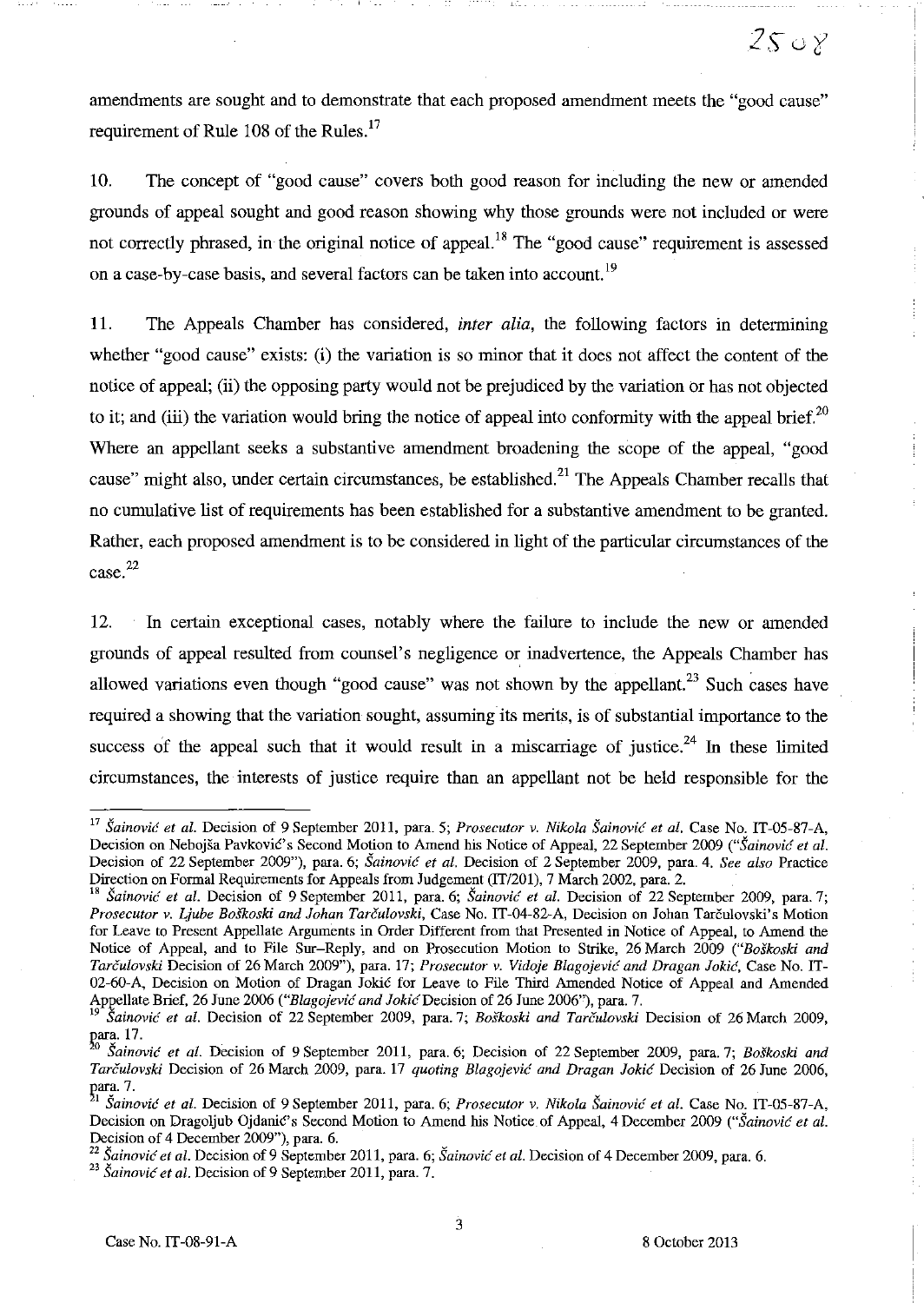failures of his counsel.<sup>25</sup> However, it must be shown that the previous pleadings failed to address the issue adequately and that the amendments sought would correct that failure.<sup>26</sup>

13. The jurisprudence of the Tribunal establishes that the criteria for variation of grounds of appeal should be interpreted restrictively at the stages in the appeal proceedings when amendments would necessitate a substantial slowdown in the progress of the appeal – for instance, when such amendments would require briefs to be revised and re-filed.<sup>27</sup> To hold otherwise would leave the appellants free to change their appeal strategy and essentially restart the appeal process at will, interfering with the expeditious administration of justice and prejudicing the other parties to the proceedings.<sup>28</sup>

## **IV. DISCUSSION**

14. With respect to the first amendment seeking the insertion of Sub-Ground of Appeal  $1(g)$ , the Appeals Chamber notes that Župljanin requests the inclusion of an additional substantive ground of appeal on the basis of an error of law. The Appeals Chamber recalls that "further analysis undertaken over the course of time" cannot, in and of itself, constitute good cause for an amendment to the Notice of Appeal, as this would effectively amount to allowing Župljanin to "restart the appeal process at will".<sup>29</sup> Accordingly, the Appeals Chamber finds that Župljanin has failed to demonstrate good cause for having omitted to include this error of law in the Notice of AppeaL

15. The Appeals Chamber recalis, however, that in certain exceptional circumstances, it has allowed amendments to the notice of appeal in the absence of good cause being shown.<sup>30</sup> In the circumstances of the present case, the Appeals Chamber observes that if Župljanin prevails on the merits of this sub-ground of appeal, this would lead to the conclusion that the Trial Chamber convicted him on the basis of a legally erroneous determination underpinning a finding regarding his contribution to the *lCE.* Without pronouncing itself on the merits of the appeal, the Appeals Chamber finds that the inclusion of Sub-Ground  $1(g)$  is of substantial importance to the success of his appeal, such that a denial of Župljanin's request in this regard would result in a miscarriage of justice.

*<sup>30</sup>See supra,* **para. 12.** 

4

 $2502$ 

<sup>&</sup>lt;sup>24</sup> Šainović et al. Decision of 2 September 2009, para. 6.

*<sup>25</sup>*Šainović *et al.* Decision of 9 September 2011, para. 7; Šainović *et al.* Decision of 2 September 2009, para. 6.

<sup>26</sup>Šainović *et al.* Decision of 9 September 2011, para. 7; Šainović *et al.* Decision of 2 September 2009, para. 6.

<sup>27</sup>Šainović *et al.* Decision of 9 September 2011, para. 8; Šainović *et al.* Decision of 4 December 2009, para. 8.

<sup>&</sup>lt;sup>28</sup> Šainović et al. Decision of 9 September 2011, para. 8; Šainović et al. Decision of 4 December 2009, para. 8.

<sup>&</sup>lt;sup>29</sup> Šainović et al. Decision of 22 September 2009, para. 15; Šainović et al. Decision of 2 September 2009, para. 15, and **references contained therein.**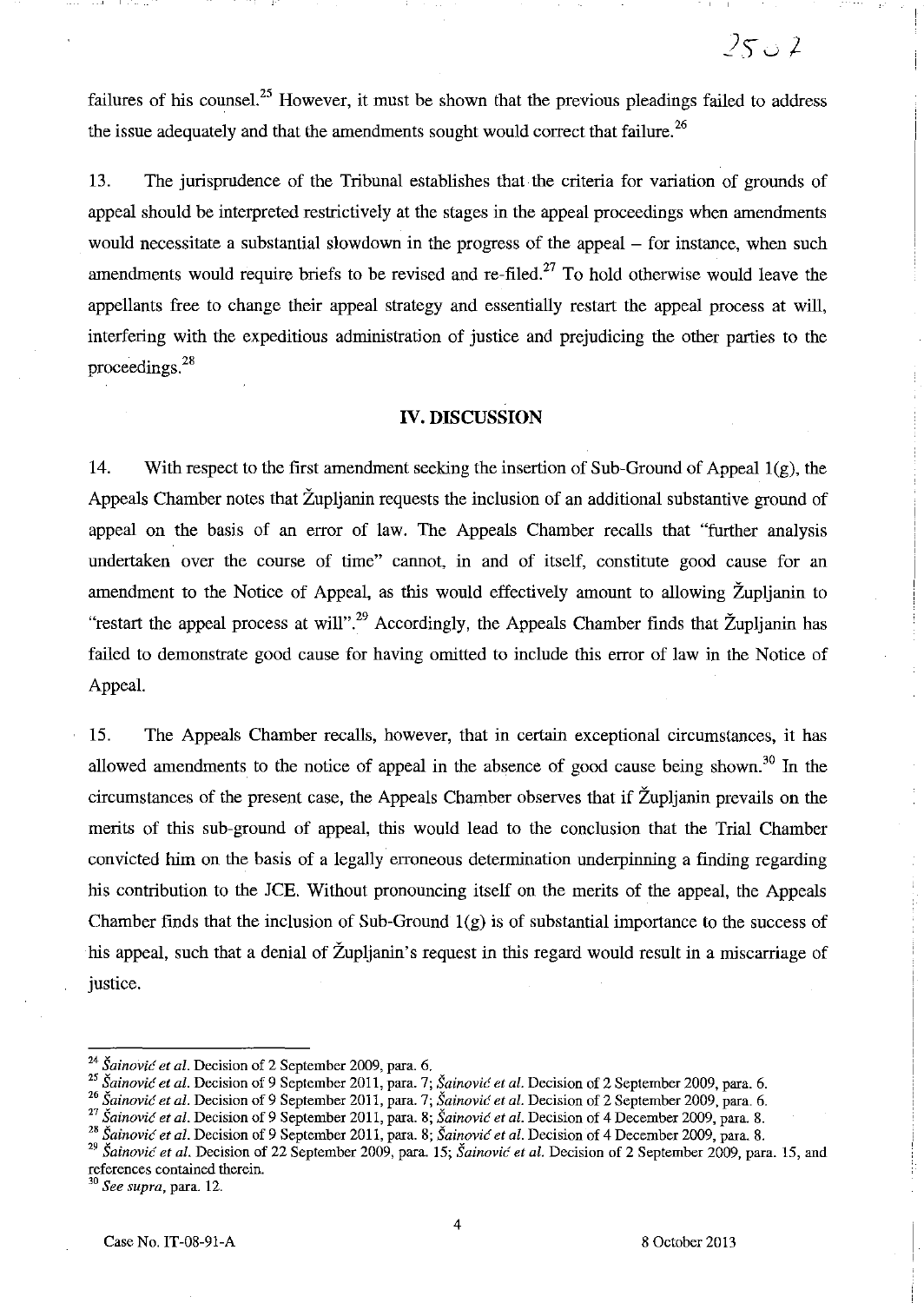16. The Appeals Chamber further recalls that the question of prejudice to an opposing party is an important factor to be considered when assessing a request for variation of grounds of appeal.<sup>31</sup> In the present case, the Appeals Chamber notes that the Prosecution does not oppose the inclusion of Sub-Ground  $1(g)$  in the Notice of Appeal.<sup>32</sup> Moreover, the Appeals Chamber considers that allowing for the variation of the Notice of Appeal will not unduly interfere with the expeditious administration of justice, given that Župljanin has already addressed the proposed amendment in his appeal brief, thereby providing the Prosecution with sufficient time to respond to the additional ground of appeal. Lastly, the Appeals Chamber notes that the addition of Sub-Ground  $1(g)$  would bring the Notice of Appeal into conformity with Župljanin's appeal brief.

17. Turning to the proposed new Ground 5 of the Notice of Appeal, the Appeals Chamber does not consider that Župljanin has demonstrated good cause by submitting that he only recently discovered the Trial Chamber's findings that he committed persecution by appropriating property through a JCE, and that he misapprehended the nature of his liability with respect thereto.<sup>33</sup> The alleged error concerns an issue of law and Župljanin's counsel is principally responsible for the assessment of potential legal errors in the Trial Judgement.<sup>34</sup> Rather, the Appeals Chamber finds that the failure to include Ground 5 in the Notice of Appeal constitutes inadvertence or negligence on the part of Župljanin's counsel.<sup>35</sup>

18. However, as noted above, the Appeals Chamber recalls that in certain exceptional circumstances, it has allowed amendments to the notice of appeal in the absence of good cause being shown.<sup>36</sup> In this particular circumstance, the Appeals Chamber observes that if Župljanin prevails on the merits of Ground 5 of Appeal, this would lead to the conclusion that the Trial Chamber convicted for persecution as a crime against humanity pursuant to the legally erroneous determination that he ordered his subordinates to commit the crime of appropriation of property.<sup>37</sup> Without pronouncing itself on the merits of the appeal, the Appeals Chamber finds that Ground 5 of the Notice of Appeal is of substantial importance to the success of his appeal, such that a denial of Župljanin' s request in this regard would result in a miscarriage of justice.

19. The Appeals Chamber again recalls that the question of prejudice to an opposing party is an important factor to be considered when assessing a request for variation of grounds of appeal.<sup>38</sup> In

*33 See* **Motion, para. 4.** 

<sup>36</sup>*See supra,* paras 12, 15.

**<sup>31</sup>***See supra,* **para. ll.** 

*<sup>32</sup> See* **Response, p. 1.** 

<sup>34</sup>*See* Šainović *et al.* Decision of 2 September 2009, para. 15.

*<sup>35</sup> Cf* Šainović *et al.* Decision of 2 September 2009, para. 15.

<sup>37</sup>*See* Trial Judgement, Volume 2, para. 526.

<sup>38</sup>*See supra,* paras 11, 16.